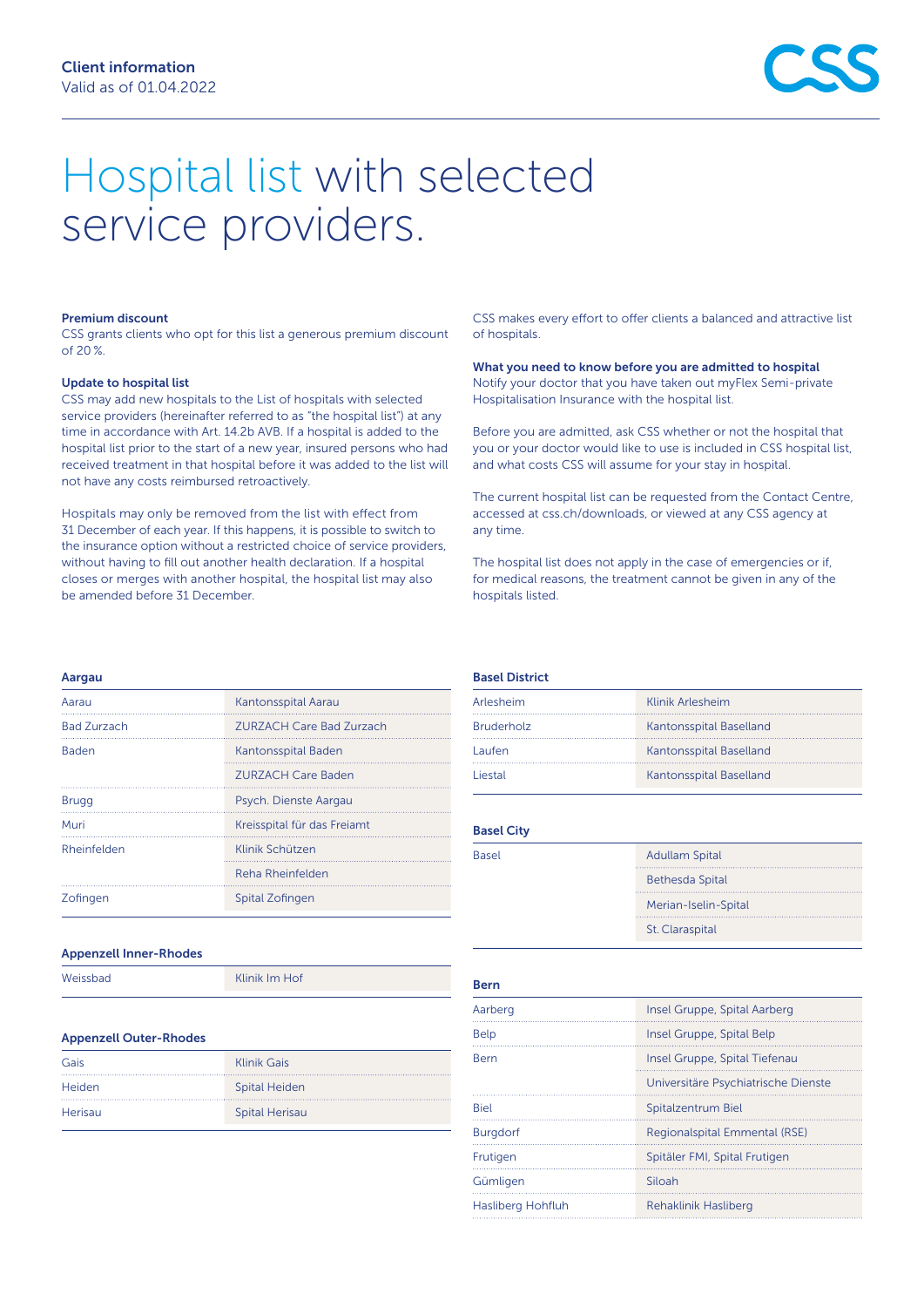| Heiligenschwendi | Berner Reha Zentrum              |
|------------------|----------------------------------|
| Ittigen          | <b>UPD Klinik Neuhaus</b>        |
| Langnau          | Regionalspital Emmental (RSE)    |
| Meiringen        | Privatklinik Meiringen           |
| Münsingen        | Insel Gruppe, Spital Münsingen   |
|                  | Psychiatriezentrum Münsingen     |
| Riggisberg       | Insel Gruppe, Spital Riggisberg  |
| Saint-Imier      | Hôpital du Jura bernois          |
| Thun             | Spital Simmental-Thun-Saanenland |
| <b>Tschugg</b>   | Klinik Bethesda                  |
| Unterseen        | Spitäler FMI, Spital Interlaken  |
| Zweisimmen       | Spital Simmental-Thun-Saanenland |

## Fribourg

| <b>Billens</b>   | Hôpital Fribourgeois          |
|------------------|-------------------------------|
| Estavayer-le-Lac | HIB - Site d'Estavayer-le-Lac |
| Fribourg         | Hôpital Fribourgeois          |
| Meyriez          | Hôpital Fribourgeois          |
| <b>Riaz</b>      | Hôpital Fribourgeois          |
| <b>Tafers</b>    | Hôpital Fribourgeois          |
|                  |                               |

# Geneva

| Carouge     | Clinique de Carouge               |
|-------------|-----------------------------------|
| Chêne-Bourg | Hôpitaux Universitaires de Genève |
| Geneva      | Hôpitaux Universitaires de Genève |
| Meyrin      | Hôpital de la Tour                |
|             |                                   |

# Glarus

| Glarus | <b>Kantonsspital Glarus</b> |
|--------|-----------------------------|
|        | <b>ZURZACH Care Glarus</b>  |

## Grisons

| Cazis         | Psych. Dienste GR, Klinik Beverin  |
|---------------|------------------------------------|
| Chur          | Kantonsspital Graubünden           |
|               | Psych. Dienste GR, Klinik Waldhaus |
| Davos         | Hochgebirgsklinik Davos            |
|               | <b>Spital Davos</b>                |
| llanz         | Regionalspital Surselva            |
| Samedan       | Spital Oberengadin                 |
| Seewis Dorf   | Rehabilitationszentrum Seewis      |
| Susch         | Clinica Horistica Engiadina        |
| <b>Thusis</b> | <b>Spital Thusis</b>               |
|               |                                    |

#### Jura

| Delémont     | Hôpital du Jura      |
|--------------|----------------------|
| Le Noirmont  | Clinique le Noirmont |
| Porrentruy   | Hôpital du Jura      |
| Saignelégier | Hôpital du Jura      |
|              |                      |

# Lucerne

| Lucerne   | Luzerner Kantonsspital              |
|-----------|-------------------------------------|
|           | <b>ZURZACH Care Sonnmatt Luzern</b> |
| St. Urban | Luzerner Psychiatrie                |
| Sursee    | Luzerner Kantonsspital              |
| Wolhusen  | Luzerner Kantonsspital              |
|           |                                     |

## Neuchâtel

| Hôpital Neuchâtelois - Val-de-Travers |
|---------------------------------------|
| Hôpital Neuchâtelois - Val-de-Ruz     |
| Hôpital Neuchâtelois                  |
| Hôpital Neuchâtelois - La Chrysalide  |
| Hôpital Neuchâtelois                  |
| Hôpital Neuchâtelois – Pourtalès      |
|                                       |

#### Nidwalden

| <b>Stans</b> | Kantonsspital Nidwalden |
|--------------|-------------------------|
|--------------|-------------------------|

## Obwalden

| Sarnen | Kantonsspital Obwalden |
|--------|------------------------|
|        |                        |

#### Schaffhausen

| Schaffhausen | Kantonsspital Schaffhausen |
|--------------|----------------------------|
|              |                            |

# Schwyz

| Einsiedeln | <b>AMEOS Spital Einsiedeln</b> |
|------------|--------------------------------|
| Lachen     | Spital Lachen                  |
| Schwyz     | <b>Spital Schwyz</b>           |
|            |                                |

# Solothurn

| Dornach   | Solothurner Spitäler                |
|-----------|-------------------------------------|
| Olten     | Solothurner Spitäler                |
| Solothurn | Psych. Dienste Solothurner Spitäler |
|           | Solothurner Spitäler                |
|           |                                     |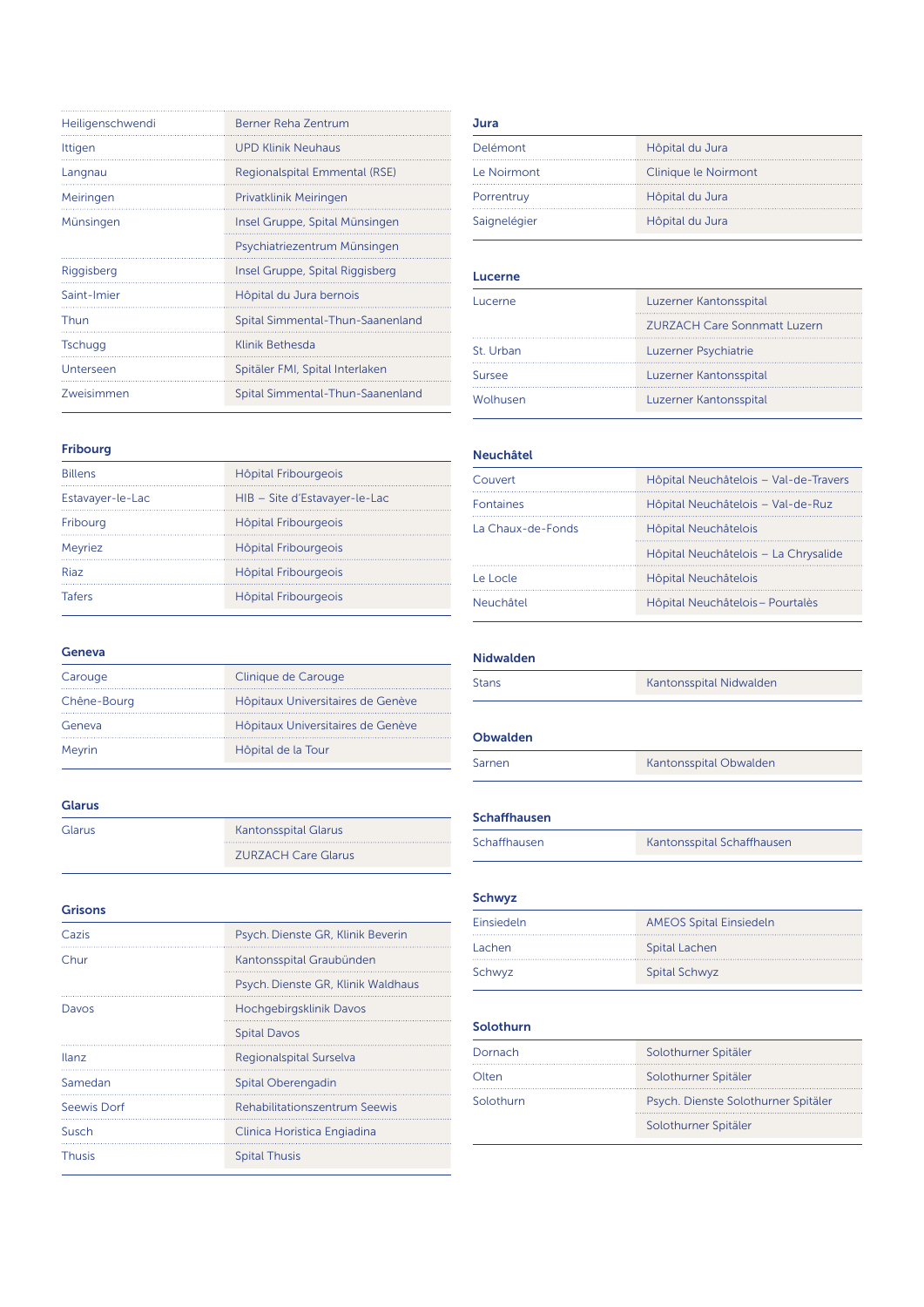## St. Gallen

| Altstätten | Spitalregion Rheintal               |
|------------|-------------------------------------|
| Grabs      | Spitalregion Rheintal               |
| Uznach     | <b>Spital Linth</b>                 |
| Walenstadt | Spitalregion Rheintal               |
| Wattwil    | Spitalregion Fürstenland Toggenburg |
| Wil        | Spitalregion Fürstenland Toggenburg |
|            |                                     |

#### Thurgau

| Berlingen     | <b>Tertianum Neutal</b>        |
|---------------|--------------------------------|
| Diessenhofen  | Klinik St. Katharinental (KSK) |
| Dussnang      | Rehaklinik Dussnang            |
| Frauenfeld    | Kantonsspital Frauenfeld       |
| Littenheid    | Clienia Littenheid             |
| Münsterlingen | Kantonsspital Münsterlingen    |
|               |                                |

## Ticino

| Acquarossa        | <b>EOC-Ospedale Regionale</b><br>di Bellinzona e Valli |
|-------------------|--------------------------------------------------------|
| <b>Bellinzone</b> | <b>EOC-Ospedale Regionale</b><br>di Bellinzona e Valli |
| <b>Brissago</b>   | Clinica Hildebrand                                     |
| Faido             | <b>EOC-Ospedale Regionale</b><br>di Bellinzona e Valli |
|                   | <b>FOC-Clinica di Riabilitazione</b>                   |
| Locarno           | EOC-Ospedale Regionale di Locarno                      |
| Lugano            | Clinica Luganese Moncucco                              |
|                   | <b>EOC-Istituto Cardiocentro Ticino</b>                |
|                   | EOC-Ospedale Regionale di Lugano                       |
| Mendrisio         | Clinica psichiatrica cantonale (CPC)                   |
|                   | EOC-Ospedale Regionale di Mendrisio                    |
| Novaggio          | EOC-Clinica di Riabilitazione<br>di Novaggio           |
| Pregassona        | Clinica Viarnetto                                      |

# Uri

Altdorf Kantonsspital Uri

# Valais

| Spital Brig (HVS)                      |
|----------------------------------------|
| Centre Valaisan de Pneumologie (HVS)   |
| Luzerner Höhenklinik Montana           |
| Leukerbad Clinic                       |
| Hôpital psychiatrique de Malévoz (HVS) |
| Hôpital Riviera-Chablais               |
| Klinik Saint-Amé (HVS)                 |
|                                        |

| <b>Sierre</b> | Hôpital de Sierre (HVS) |
|---------------|-------------------------|
| Sion          | Hôpital de Sion (HVS)   |
| Visp          | Spital Visp (HVS)       |
|               |                         |

#### Vaud

| Aigle             | Hôpital Riviera-Chablais                       |
|-------------------|------------------------------------------------|
| <b>Blonay</b>     | Hôpital Riviera-Chablais, Mottex               |
| Gland             | Clinique La Lignière                           |
| Glion             | Clinique de Valmont                            |
| Lausanne          | CHUV, Policlinique médicale                    |
|                   | Hôpital ophtalmique Jules-Gonin                |
| Montreux          | Hôpital Riviera-Chablais                       |
| <b>Morges</b>     | Hôpital de Morges                              |
| <b>Nyon</b>       | GHOL, Hôpital de Nyon                          |
| Payerne           | HIB - Site de Payerne                          |
| Prangins          | CHUV, Secteur psychiatrique Ouest              |
| Rolle             | GHOL, Hôpital de Rolle                         |
| Vevey             | Hôpital Riviera-Chablais, Providence           |
|                   | Hôpital Riviera-Chablais, Samaritain           |
| Yverdon-les-Bains | Etablissements Hospitaliers du Nord<br>Vaudois |
|                   | CHUV, Secteur psychiatrique Nord               |

# Zug

| Baar       | Zuger Kantonsspital |
|------------|---------------------|
| Unterägeri | Klinik Adelheid     |
| Zug        | Klinik Meissenberg  |
|            |                     |

#### Zurich

| Affoltern am Albis | <b>Spital Affoltern</b>       |
|--------------------|-------------------------------|
| Bäretswil          | Geburtshaus Zürcher Oberland  |
| <b>Bülach</b>      | Spital Bülach                 |
| Dielsdorf          | <b>ADUS Klinik</b>            |
| Horgen             | See-Spital                    |
| Kilchberg          | <b>ZURZACH Care Kilchberg</b> |
|                    | Sanatorium Kilchberg          |
|                    | See-Spital                    |
| Männedorf          | Spital Männedorf              |
| Oetwil am See      | Clienia Schlössli             |
| Richterswil        | Paracelsus-Spital             |
| Schlieren          | <b>Spital Limmattal</b>       |
| Uster              | <b>Spital Uster</b>           |
| Wetzikon           | <b>GZO Spital Wetzikon</b>    |
| Winterthur         | Kantonsspital Winterthur      |